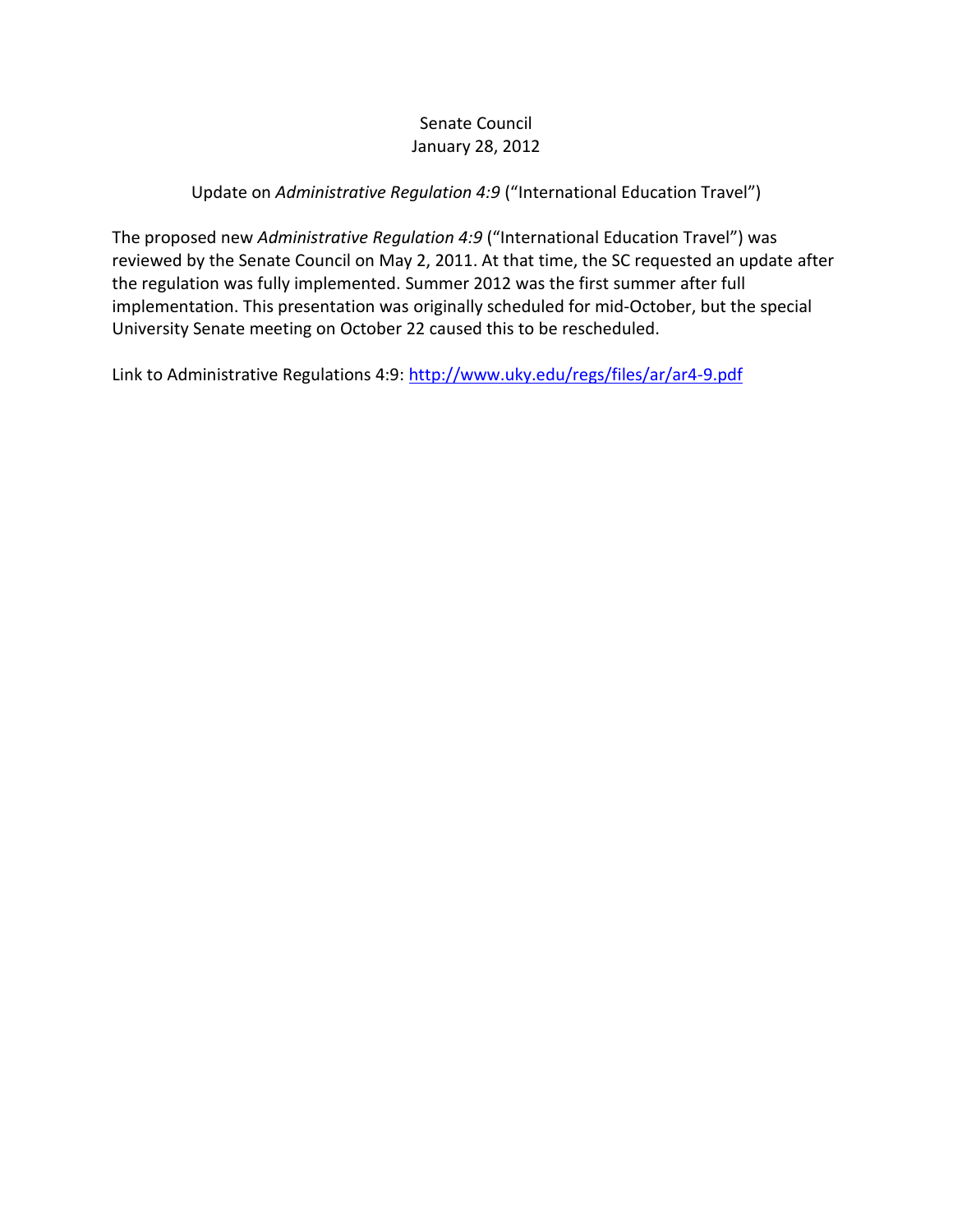



**Administrative Regulation 4:9**

Responsible Office: Provost

Date Effective: New AR

Supersedes Version: N/A

# International Education Travel

## Major Topics

Hyperlinks to major topics in document:

Entities Affected Categories of International Travel Responsibilities -Administration -Faculty and Staff -Students and Trainees Credit Transfer and Grading Insurance Risk Management Education Abroad Advisory Committee

## I. Introduction

This regulation establishes the policies and procedures for international education travel approved or sponsored by the University, whether credit-bearing or non-credit-bearing.

All participants in University-approved or -sponsored international education travel experiences, as defined by this regulation, shall successfully apply or register their international education travel experience with the Office of International Affairs ( $\overline{\Theta A\cup KIC}$ ) and comply with all other requirements established by the regulation.

# II. Entities Affected

All faculty, staff, and students of the University, as well as non-University individuals participating in University-sponsored or -approved group international education travel experiences or clinical international programs.

This regulation applies to the following University-approved or -sponsored international travel experiences: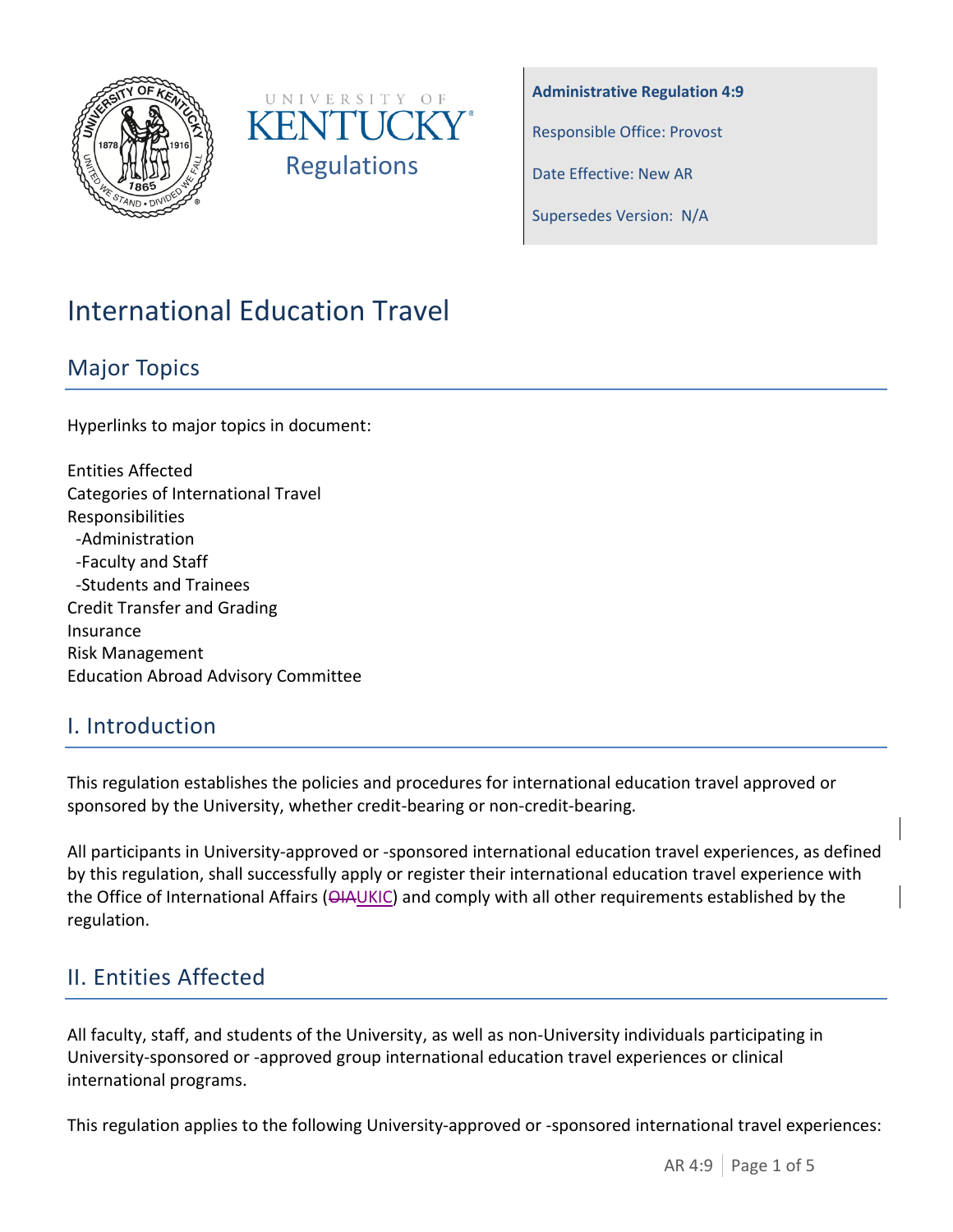- 1. International travel by individual students for educational purposes (e.g., education abroad programs, research, internship, international clinical programs, etc.); and
- 2. International travel by students led by a University employee with a purpose that is relevant to the University's academic mission. Each group travel experience shall be approved by the appropriate University official(s).

# III. Definitions

For purposes of this regulation, international education travel experiences include:

- A. Education Abroad. International programs offered for academic credit exclusively outside the United States. This includes all full year, fall, spring, winter intersession or summer semester programs. All programs are administered by the  $\Theta$ IAUKIC in collaboration with other University academic units and partner institutions located within the United States and abroad. Faculty-led and reciprocal exchange programs are included in this category.
- B. Embedded Education Abroad. International programs offered for academic credit that include a brief experience abroad as a minor component of a course (one credit or less) for which most of the content is provided within the United States. This category generally includes short-term, usually faculty-led, group travel programs for which an international excursion is supplemental or embedded within an academic course.
- C. Independent International Study and Research. This category generally includes all other credit-bearing international education travel, such as credit-bearing independent study, research, internship, or clinical rotations. This category does not include independent, non-credit-bearing international travel, as such travel is not considered University-sponsored.

Graduate or professional students enrolled in independent research study (e.g. 767 credit) are encouraged to register with  $\Theta$ IAUKIC for risk management purposes, but are only required to register if their international experience is University-funded or -required.

D. Non-credit International Programs. International group travel experiences sponsored by a University college or unit, offered outside the United States exclusively or in part, and for which participants do not earn academic credit. This category includes non-credit service-learning, UK-sponsored cocurricular international travel, and clinical international programs. This category also includes required Graduate Medical Education (GME) rotations that are pursued abroad, in accordance with GME's policy on international rotations.

## IV. Responsibilities

A. Administration (Provost, Associate Provosts, Deans, Director of Education Abroad)

The University administration is responsible for maintaining policies and procedures regarding international education travel experiences that: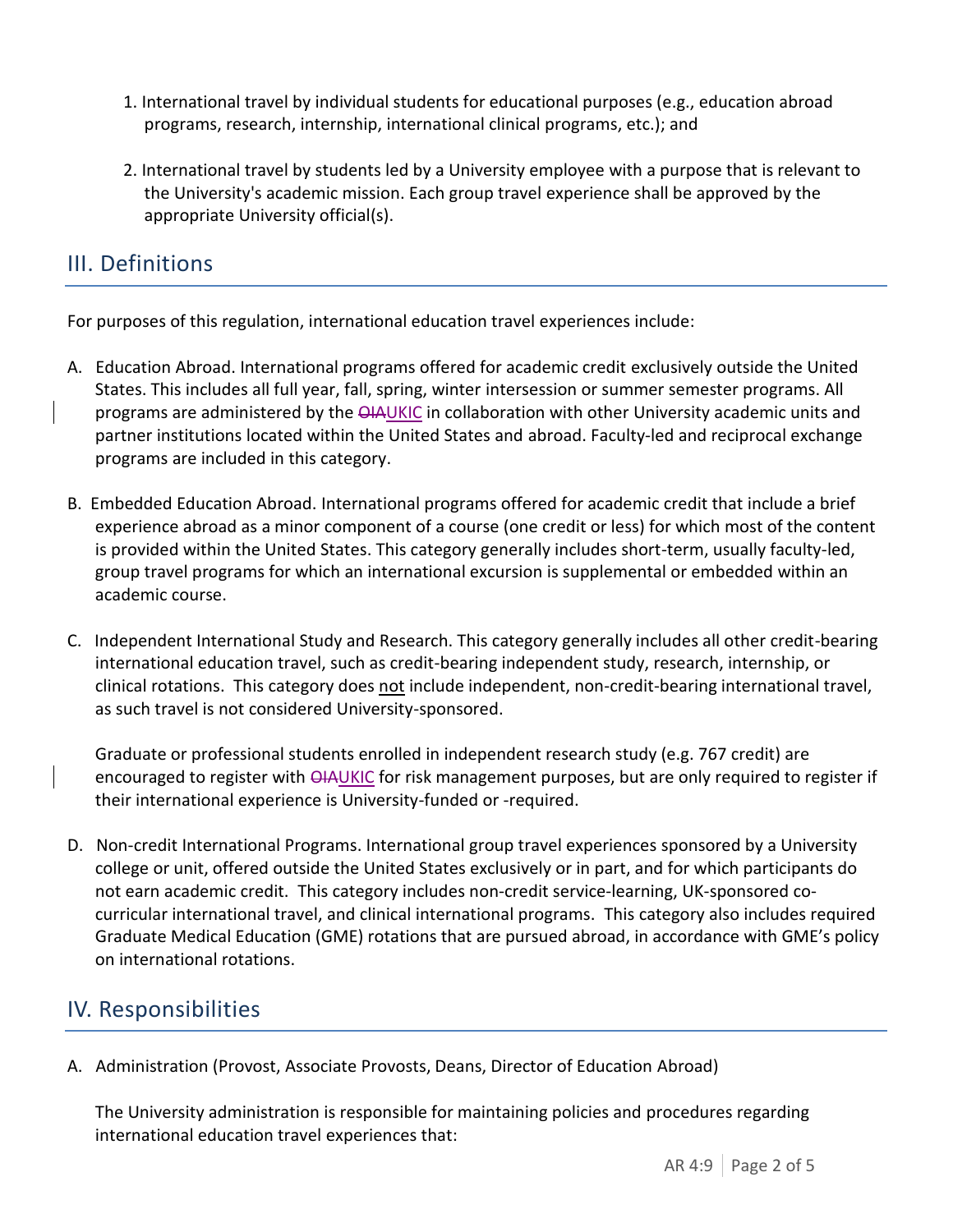- 1. are consistent with national norms and best practices;
- 2. are transparent to the all faculty, staff, and students;
- 3. uphold the academic standards and expectations of professional conduct of the University and its employees; and
- 4. support the Education Abroad Business Plan approved by the Provost Budget Office.

These responsibilities include attention to student safety and the management of institutional risk, insofar as is consistent with national norms and feasible in the context of a public research university.

#### B. Faculty and Staff

- 1. Faculty and staff participating in international education travel experiences shall register with the  $\Theta$ IAUKIC for all categories of international travel defined by this regulation. Registration and review by the **QIAUKIC** is required before any international education travel experience may be advertised or represented as approved by or sponsored by the University.
- 2. Faculty employees are responsible for appropriate advising and evaluation of credit-transfer equivalency, for course credits earned at international sites in accordance with University or college policies.
- 3. A faculty or staff employee who leads a group on an international education travel experience is responsible for the activity and shall act within the course and scope of his or her employment.
- 4. A faculty or staff employee who directly supervises student groups in an international setting shall:
	- (a) observe cultural and local norms of conduct;
	- (b) prepare and distribute course-appropriate syllabi;
	- (c) maintain confidentiality of student records;
	- (d) apply appropriate financial controls and standards of academic assessment;
	- (e) attend required training sessions sponsored by the Education Abroad office;
	- (f) maintain appropriate communication with the Education Abroad office; and
	- (g) adhere to emergency management and risk management protocols.
- C. Students and Trainees
	- 1. Students participating in international education travel experiences shall:
		- (a) register with the EAOUKIC for all categories of international education travel experiences defined in this regulation;
		- (b) attend any required orientations, and pay applicable tuition, administrative and program fees;
		- (c) comply with policies and procedures regarding academic advising and risk management;
		- (d) obtain, as appropriate, academic advising in order to ascertain whether credits earned abroad will be accepted as transfer credit by the University of Kentucky; and
		- (e) abide by applicable University regulations and policies, including but not limited to:
			- the Student Rights and Responsibilities [http://www.uky.edu/StudentAffairs/Code/#](http://www.uky.edu/StudentAffairs/Code/)
			- Code of Student Conduct<http://www.uky.edu/StudentAffairs/Code/index.html>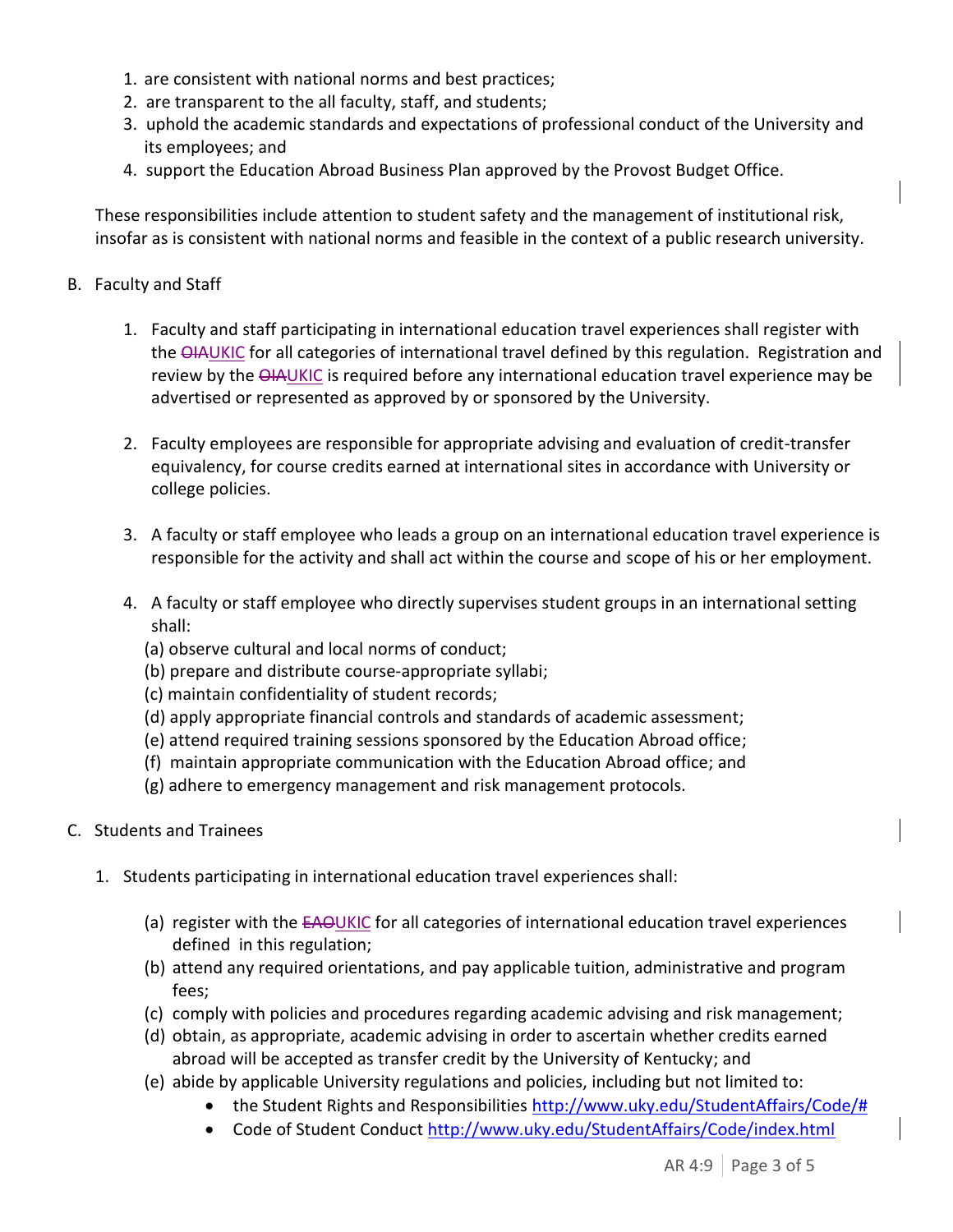University of Kentucky Alcohol Policy <http://www.uky.edu/Regs/files/ar/ar6-4.pdf>

Students from healthcare colleges are also responsible for abiding by the Healthcare Colleges Code of Conduct http://www.uky.edu/Regs/files/HCCcode.pdf, as well as by additional policies related to clinical professional education and adopted by individual colleges.

2. International travel by Graduate Medical Education trainees who travel abroad for an education experience relative to their residency or fellowship training program shall be approved in accordance with GME policy. Required paperwork (as outlined in GME policies and procedures) shall be submitted prior to the commencement of the international travel.

# V. Credit Transfer and Grading

The University accepts collegiate-level degree credits earned abroad in accordance with the Kentucky Postsecondary Education Transfer Policy [\(http://www.uky.edu/Admission/policy.htm\)](http://www.uky.edu/Admission/policy.htm). Transfer work from institutions outside the United States is evaluated on an individual basis from official transcripts, processed through the Office of the Registrar. The Office of Undergraduate Admissions and University Registrar generally determine the transferability of completed course work. Then, the designated faculty member of the appropriate department or college determines how the transferred coursework applies toward degree requirements. Grade point averages (GPA's) from other institutions do not transfer to the University.

#### VI. Insurance

Participants in any University-approved or –sponsored international education travel experience, whether credit-bearing or non-credit-bearing, are required to purchase Travel Medical Insurance through the **OIAUKIC.** The OIAUKIC may grant exceptions in cases when participants have existing coverage that meets the minimum standards of the University or are participating in external programs that offer uniform coverage that meets the minimum standards of the University. No exceptions are granted to participants of international group travel experiences.

Students, faculty, or staff, or non-University individuals who participate in clinical international programs sponsored by the University of Kentucky-, whether credit-bearing or non-credit bearing, shall also purchase or possess malpractice insurance that meets or exceeds the University coveragecoverage at a level deemed acceptable to the University of Kentucky.

## VII. Risk Management

The University does not sponsor or approve international travel for educational purposes in a country for which a U.S. Department of State Travel Warning is in effect. However, the University will consider exceptions on a case-by-case basis. Exceptions are based upon petitions submitted by each student, faculty, or staff employee proposing the travel, and are reviewed by the Education Abroad Advisory Committee. The Committee makes a recommendation to the Associate Provost for International Programs, who consults with the college dean, or designee, before making a final decision.